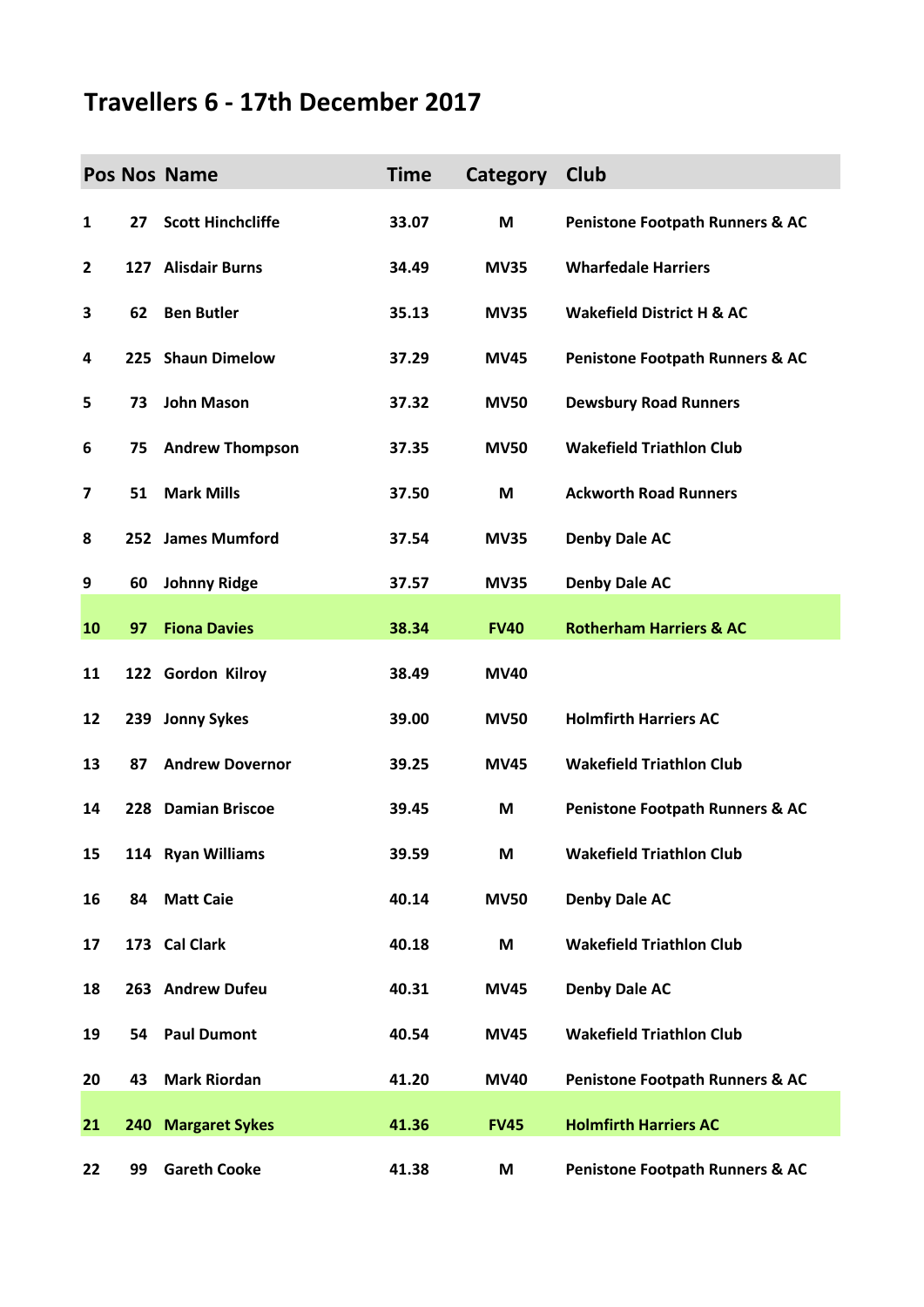|    |    | Pos Nos Name             | <b>Time</b> | Category    | Club                                   |
|----|----|--------------------------|-------------|-------------|----------------------------------------|
| 23 | 33 | <b>Bryan Harrod</b>      | 41.49       | <b>MV45</b> | <b>Barnsley Harriers</b>               |
| 24 | 86 | <b>Jon Burdon</b>        | 41.53       | <b>MV40</b> | <b>Holmfirth Harriers AC</b>           |
| 25 |    | 248 Patrick Needham      | 41.55       | M           | <b>Barnsley Harriers</b>               |
| 26 |    | 151 Daz Zemlik           | 42.08       | <b>MV45</b> |                                        |
| 27 |    | 112 Simon Ward           | 42.10       | <b>MV40</b> | <b>Wakefield Triathlon Club</b>        |
| 28 | 61 | <b>Paul Watson</b>       | 42.20       | <b>MV45</b> |                                        |
| 29 |    | 100 Michael Hemsworth    | 42.24       | M           | <b>Wakefield Triathlon Club</b>        |
| 30 | 74 | <b>Donald Kennedy</b>    | 42.25       | <b>MV50</b> | <b>Longwood Harriers AC</b>            |
| 31 |    | 161 Chris Bahra          | 42.28       | M           | <b>Wakefield Triathlon Club</b>        |
| 32 |    | 224 Mark Leggett         | 42.37       | <b>MV55</b> |                                        |
| 33 |    | 258 Ian Neville          | 42.38       | <b>MV50</b> | <b>Barnsley AC</b>                     |
| 34 |    | 134 Simon Garside        | 42.39       | <b>MV50</b> | <b>Rothwell Harriers</b>               |
| 35 |    | 182 David Lancaster      | 42.48       | <b>MV60</b> | <b>York Acorn Running Club</b>         |
| 36 |    | 159 Anthony Bissell      | 43.00       | <b>MV35</b> | <b>Barnsley Harriers</b>               |
| 37 |    | 185 Joe Howard           | 43.09       | M           | <b>Wakefield Triathlon Club</b>        |
| 38 | 88 | <b>Stephen Blackford</b> | 43.21       | <b>MV60</b> | <b>Denby Dale AC</b>                   |
| 39 |    | 118 Rebecca Lodge        | 43.26       | F           | <b>Wakefield Triathlon Club</b>        |
| 40 |    | 113 Richard Bond         | 43.27       | <b>MV40</b> |                                        |
| 41 | 70 | <b>Elly Roberts</b>      | 43.29       | F           | <b>Ackworth Road Runners</b>           |
| 42 |    | 115 Dave Taylor          | 43.43       | <b>MV60</b> | <b>Kippax Harriers</b>                 |
| 43 |    | 110 John Gray            | 43.45       | <b>MV50</b> | <b>Billingham Marsh House Harriers</b> |
| 44 |    | 253 Richard Brock        | 43.47       | <b>MV40</b> | <b>Queensbury Running Club</b>         |
| 45 |    | 236 Matt Poole           | 43.50       | <b>MV35</b> | <b>Wakefield Triathlon Club</b>        |
| 46 |    | 247 David Taylor         | 43.52       | <b>MV35</b> | <b>Wakefield Triathlon Club</b>        |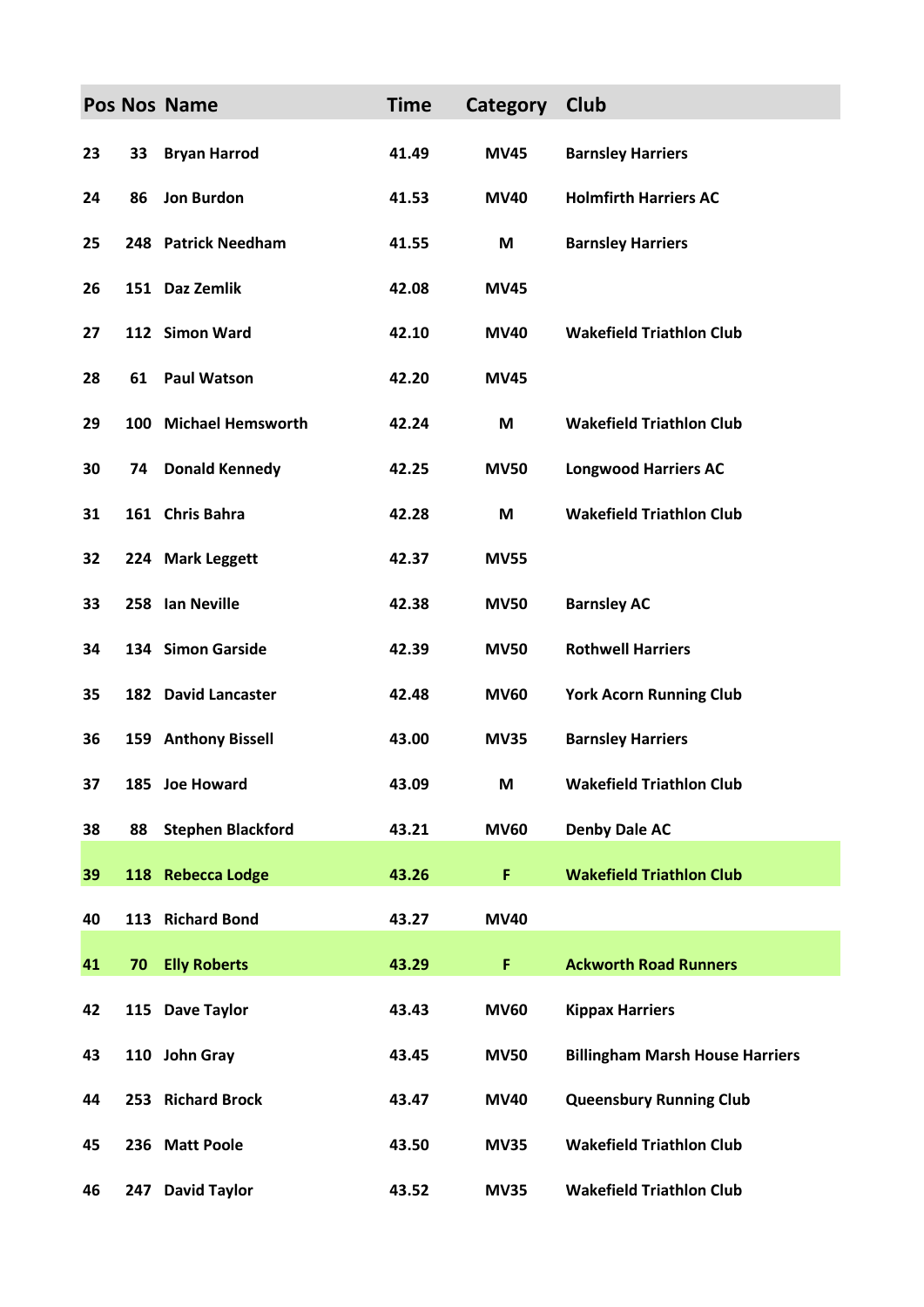|    |    | <b>Pos Nos Name</b>          | <b>Time</b> | <b>Category</b> | Club                                       |
|----|----|------------------------------|-------------|-----------------|--------------------------------------------|
| 47 | 55 | <b>Ralph Barker</b>          | 43.53       | <b>MV60</b>     | <b>Denby Dale AC</b>                       |
| 48 |    | 103 Andy Green               | 44.14       | <b>MV45</b>     | <b>Denby Dale AC</b>                       |
| 49 |    | 232 Paul Fairburn            | 44.18       | <b>MV40</b>     | <b>Longwood Harriers AC</b>                |
| 50 | 22 | <b>Jo Worboys Hodgson</b>    | 44.34       | <b>FV45</b>     | <b>Denby Dale AC</b>                       |
| 51 |    | 241 Shaun Clarkson           | 44.48       | <b>MV50</b>     | <b>Barnsley Harriers</b>                   |
| 52 |    | 107 Rebecca Zserdicky        | 44.50       | F               | <b>Wakefield District H &amp; AC</b>       |
| 53 | 67 | <b>Alan Knox</b>             | 44.54       | <b>MV60</b>     | <b>Penistone Footpath Runners &amp; AC</b> |
| 54 | 58 | <b>Scott Kelly</b>           | 44.57       | <b>MV50</b>     | <b>Wakefield Triathlon Club</b>            |
| 55 |    | 108 Matthew Kellett          | 44.58       | M               | <b>Wakefield Triathlon Club</b>            |
| 56 | 31 | <b>John McCarthy</b>         | 44.59       | <b>MV55</b>     | <b>Rothwell Harriers</b>                   |
| 57 | 68 | Julia Johnson                | 45.06       | <b>FV50</b>     | <b>Penistone Footpath Runners &amp; AC</b> |
| 58 |    | 130 Mal Lancaster            | 45.12       | <b>MV45</b>     | <b>Wakefield Triathlon Club</b>            |
| 59 |    | 243 John Armitage            | 45.18       | <b>MV45</b>     | <b>Steel City Striders</b>                 |
| 60 |    | <b>138 Juliette Branford</b> | 45.47       | F               | <b>Holmfirth Harriers AC</b>               |
| 61 |    | 34 Stuart Sharp              | 45.59       | <b>MV35</b>     | <b>Barnsley Harriers</b>                   |
| 62 | 16 | <b>Chris Wainman</b>         | 46.06       | <b>MV40</b>     | <b>Huddersfield Road Runners</b>           |
| 63 |    | 266 David Lee                | 46.09       | <b>MV50</b>     |                                            |
| 64 | 57 | <b>Steve Firth</b>           | 46.12       | <b>MV50</b>     | <b>Rothwell Harriers</b>                   |
| 65 | 92 | <b>Steven Boulby</b>         | 46.13       | <b>MV55</b>     |                                            |
| 66 |    | 176 Marc Izzard              | 46.18       | <b>MV40</b>     | <b>Wakefield Triathlon Club</b>            |
| 67 |    | 265 Phil Wilson              | 46.21       | M               | <b>Denby Dale AC</b>                       |
| 68 |    | 255 Patrick Heptinstall      | 46.22       | <b>MV50</b>     | <b>Wakefield Triathlon Club</b>            |
| 69 | 65 | <b>Keith Allwood</b>         | 46.22       | <b>MV45</b>     |                                            |
| 70 |    | 181 Adam Foster              | 46.28       | <b>MV50</b>     | <b>Wakefield Triathlon Club</b>            |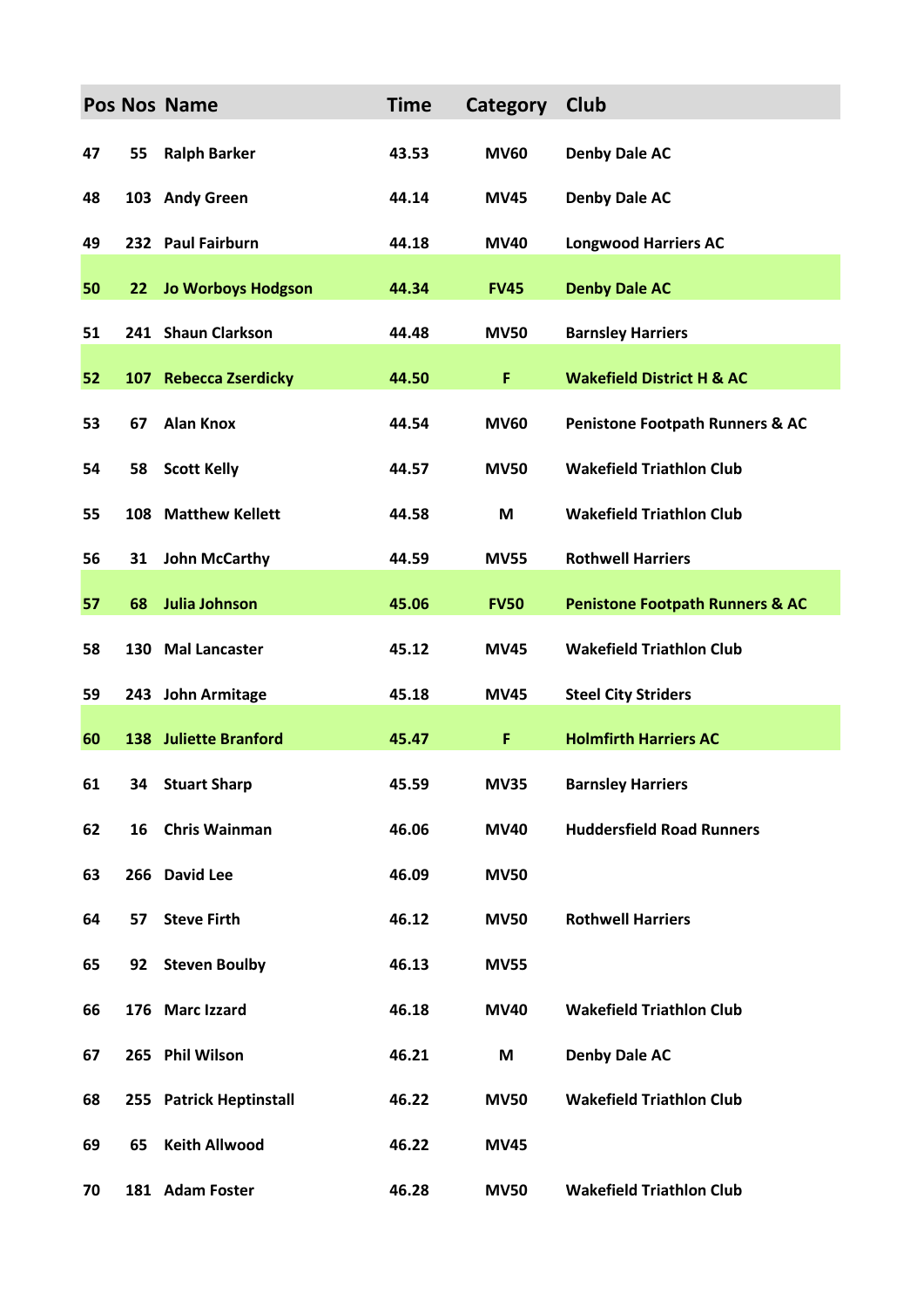|    |                         | Pos Nos Name              | <b>Time</b> | Category    | Club                                       |
|----|-------------------------|---------------------------|-------------|-------------|--------------------------------------------|
| 71 |                         | 150 James Byrne           | 46.30       | <b>MV40</b> | <b>Wakefield Triathlon Club</b>            |
| 72 | $\overline{\mathbf{3}}$ | <b>Katiemarie Roberts</b> | 46.35       | <b>FV35</b> | <b>Barnsley Harriers</b>                   |
| 73 | 47                      | <b>Lucy Burn</b>          | 46.36       | F.          | <b>Wakefield Triathlon Club</b>            |
| 74 |                         | 262 Shaun Swallow         | 46.53       | <b>MV45</b> | <b>Barnsley Harriers</b>                   |
| 75 | 267                     | <b>Martyn Goodwin</b>     | 46.57       | <b>MV55</b> | <b>Penistone Footpath Runners &amp; AC</b> |
| 76 | 23                      | Ian Mitchell              | 47.27       | <b>MV65</b> | <b>Longwood Harriers AC</b>                |
| 77 |                         | 257 Jerry Fischer         | 47.44       | <b>MV50</b> | <b>Barnsley Harriers</b>                   |
| 78 |                         | 245 Tom Probert           | 47.59       | <b>MV40</b> |                                            |
| 79 |                         | 271 Martin Howcroft       | 48.05       | <b>MV45</b> | <b>Wakefield Triathlon Club</b>            |
| 80 |                         | 250 Martin Bown           | 48.12       | <b>MV45</b> | <b>Stadium Runners</b>                     |
| 81 |                         | 251 Steven Taylor         | 48.12       | <b>MV35</b> | <b>Stadium Runners</b>                     |
| 82 | 39                      | <b>Neil Atkinson</b>      | 48.14       | <b>MV45</b> | <b>Dewsbury Road Runners</b>               |
| 83 |                         | 154 Mike Lloyd            | 48.22       | M           |                                            |
| 84 |                         | 229 John Parry            | 48.38       | <b>MV50</b> |                                            |
| 85 |                         | 179 Paul Feather          | 48.53       | <b>MV60</b> | <b>Wakefield Triathlon Club</b>            |
| 86 |                         | 111 Claire Bond           | 48.57       | <b>FV35</b> |                                            |
| 87 |                         | 126 Lydia Farley          | 49.01       | F           | <b>Belper Harriers</b>                     |
| 88 |                         | 165 Harvey Lyon           | 49.22       | M           |                                            |
| 89 |                         | 147 Peter McEvoy          | 49.24       | <b>MV60</b> | <b>Denby Dale AC</b>                       |
| 90 |                         | 162 James Teale           | 49.26       | <b>MV40</b> | <b>Denby Dale AC</b>                       |
| 91 | 35                      | <b>Richard Firth</b>      | 49.35       | <b>MV40</b> | <b>Wakefield Triathlon Club</b>            |
| 92 |                         | 109 Tom Kaye              | 49.35       | M           | <b>Wakefield Triathlon Club</b>            |
| 93 | 71                      | <b>Samara Wood</b>        | 49.40       | <b>FV35</b> | <b>Denby Dale AC</b>                       |
| 94 |                         | 124 Mark Casey            | 49.47       | <b>MV50</b> |                                            |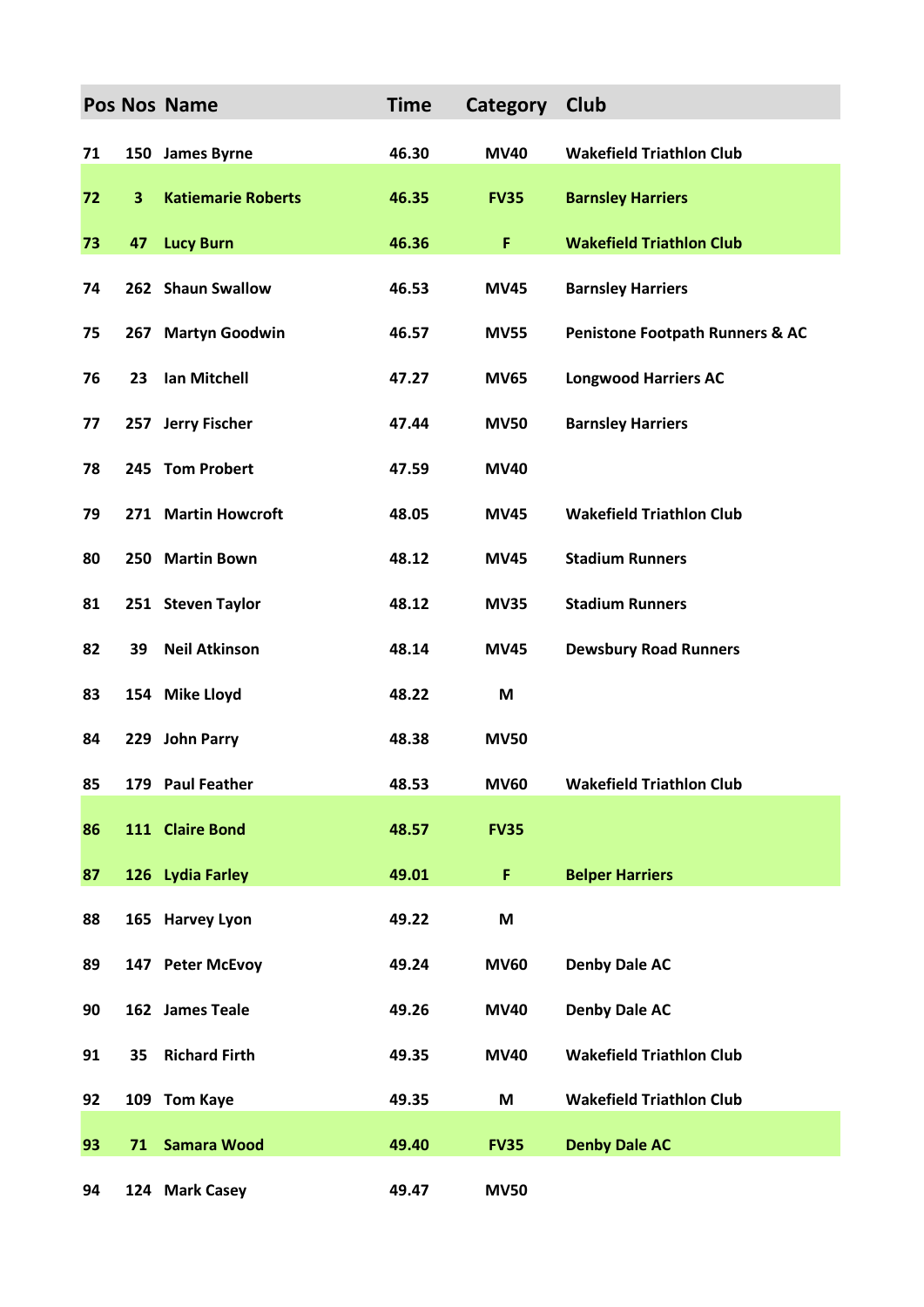|     |    | Pos Nos Name              | <b>Time</b> | Category    | Club                                       |
|-----|----|---------------------------|-------------|-------------|--------------------------------------------|
| 95  |    | 261 Phil Ellis            | 50.01       | <b>MV40</b> | <b>Denby Dale AC</b>                       |
| 96  |    | 260 Michael Booth         | 50.06       | <b>MV60</b> | <b>Huddersfield Road Runners</b>           |
| 97  | 7  | <b>David Waite</b>        | 50.10       | <b>MV50</b> | <b>Stainland Lions Running Club</b>        |
| 98  |    | 145 Jan King              | 50.26       | <b>MV65</b> | <b>Stainland Lions Running Club</b>        |
| 99  |    | 129 Nick Whittingham      | 50.27       | <b>MV60</b> | <b>Penistone Footpath Runners &amp; AC</b> |
| 100 |    | 142 James Gooding         | 50.31       | M           | <b>Denby Dale AC</b>                       |
| 101 | 12 | David Ladocha             | 50.32       | <b>MV65</b> | <b>Huddersfield Road Runners</b>           |
| 102 | 76 | <b>Richard Harrison</b>   | 50.36       | <b>MV45</b> | <b>Selby Striders</b>                      |
| 103 | 13 | <b>Michael Sunderland</b> | 50.39       | <b>MV55</b> | <b>Huddersfield Road Runners</b>           |
| 104 |    | 104 Darren McDowell       | 50.53       | <b>MV45</b> |                                            |
| 105 |    | 169 Cathal Gallagher      | 51.00       | M           |                                            |
| 106 |    | 157 John Cooke            | 51.10       | <b>MV60</b> | <b>Tadcaster Harriers</b>                  |
| 107 | 38 | <b>Roger Dodson</b>       | 51.21       | <b>MV55</b> |                                            |
| 108 |    | 160 Jack Farnworth        | 51.28       | M           |                                            |
| 109 |    | 164 Jon Reeves            | 51.44       | <b>MV45</b> |                                            |
| 110 |    | 264 David Brookes         | 51.56       | <b>MV60</b> |                                            |
| 111 | 77 | <b>Sara Morrow</b>        | 52.00       | <b>FV45</b> | <b>Selby Striders</b>                      |
| 112 |    | 131 Tony Weston           | 52.05       | <b>MV60</b> |                                            |
| 113 |    | 163 Glenn Holdsworth      | 52.07       | M           | <b>Denby Dale AC</b>                       |
| 114 |    | 167 Sarah Ashton          | 52.10       | <b>FV35</b> | <b>Denby Dale AC</b>                       |
| 115 | 49 | <b>Zoe Smith</b>          | 52.11       | <b>FV40</b> | <b>Wakefield Triathlon Club</b>            |
| 116 |    | 156 Kevin Myers           | 52.35       | <b>MV45</b> | <b>Wellgate runners</b>                    |
| 117 |    | 249 Ian Sutcliffe         | 52.40       | <b>MV55</b> | <b>Penistone Footpath Runners &amp; AC</b> |
| 118 |    | 136 Katie Lee             | 52.43       | <b>FV35</b> | <b>Wellgate runners</b>                    |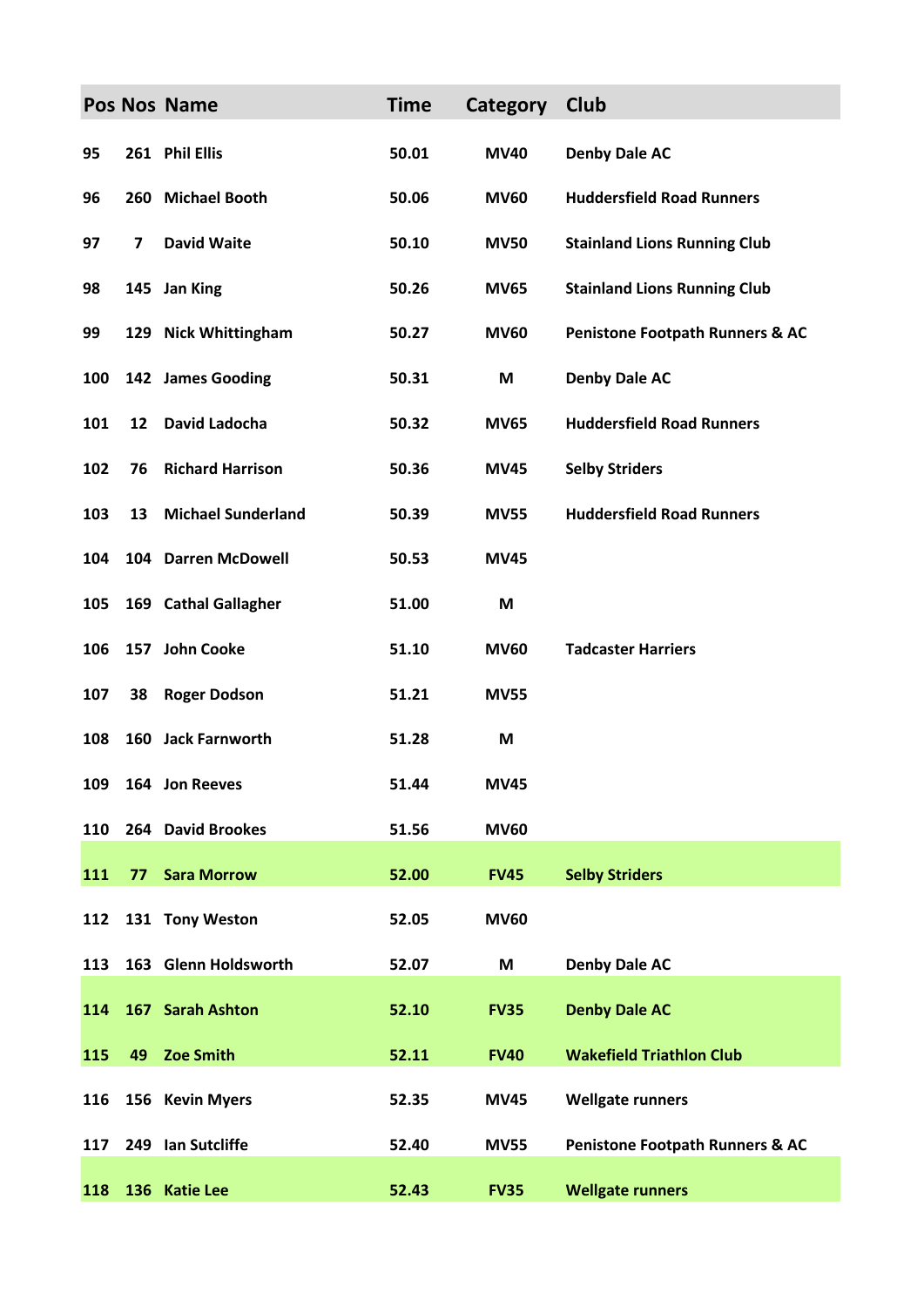|     |                | Pos Nos Name                | <b>Time</b> | Category    | <b>Club</b>                                |
|-----|----------------|-----------------------------|-------------|-------------|--------------------------------------------|
| 119 |                | <b>128 Tracey Lancaster</b> | 52.49       | <b>FV45</b> | <b>Wakefield Triathlon Club</b>            |
| 120 | 79             | <b>Paula Brook</b>          | 53.09       | <b>FV40</b> | <b>Rothwell Harriers</b>                   |
| 121 | 8              | <b>Sally Harding</b>        | 53.17       | <b>FV50</b> |                                            |
| 122 | 25             | John Hewitt                 | 53.18       | <b>MV70</b> | <b>Barnsley Harriers</b>                   |
| 123 | 90             | <b>Lynne Cubbon</b>         | 53.27       | <b>FV35</b> | <b>Denby Dale AC</b>                       |
| 124 |                | 180 Graham Ward-Thompson    | 53.29       | <b>MV55</b> | <b>Wakefield Triathlon Club</b>            |
| 125 | 82             | <b>Tracy Woodward</b>       | 53.35       | <b>FV45</b> | <b>Penistone Footpath Runners &amp; AC</b> |
| 126 | 66             | <b>Abdullah Allwood</b>     | 53.40       | <b>MV45</b> |                                            |
| 127 |                | 256 Richard Plunkett        | 53.40       | <b>MV55</b> | <b>Acre Street Runners</b>                 |
| 128 |                | 158 Joe Byrd                | 53.46       | M           |                                            |
| 129 |                | 172 Faye Mullen             | 53.56       | F           | <b>Wakefield Triathlon Club</b>            |
| 130 |                | 226 Colin Bostock           | 54.01       | <b>MV60</b> | <b>Long Eaton Running Club</b>             |
| 131 |                | 177 Tim Driver              | 54.02       | <b>MV40</b> | <b>Wakefield Triathlon Club</b>            |
| 132 | 56             | Stu Smith                   | 54.13       | <b>MV60</b> | <b>Penistone Footpath Runners &amp; AC</b> |
| 133 |                | <b>30 Richard Crossley</b>  | 54.15       | <b>MV45</b> |                                            |
| 134 | 85             | <b>Becky Burdon</b>         | 54.18       | <b>FV40</b> | <b>Holmfirth Harriers AC</b>               |
| 135 | 83             | <b>Sarah Everett</b>        | 54.30       | <b>FV45</b> | <b>Denby Dale AC</b>                       |
| 136 | 95             | <b>Gordon Peter Brown</b>   | 54.31       | M           |                                            |
| 137 |                | 144 Derek Horswood          | 54.34       | <b>MV50</b> |                                            |
| 138 |                | 106 Ann Kisluk              | 54.41       | <b>FV50</b> | <b>Eccleshill Road Runners</b>             |
| 139 |                | 153 Charles Echarri         | 54.46       | <b>MV55</b> | <b>Wellgate runners</b>                    |
| 140 |                | 170 Liz Cartledge           | 54.54       | <b>FV35</b> |                                            |
| 141 | $6\phantom{1}$ | <b>Diane Waite</b>          | 54.55       | <b>FV50</b> | <b>Stainland Lions Running Club</b>        |
| 142 |                | 168 Kate Lucas              | 55.01       | <b>FV40</b> | <b>Denby Dale AC</b>                       |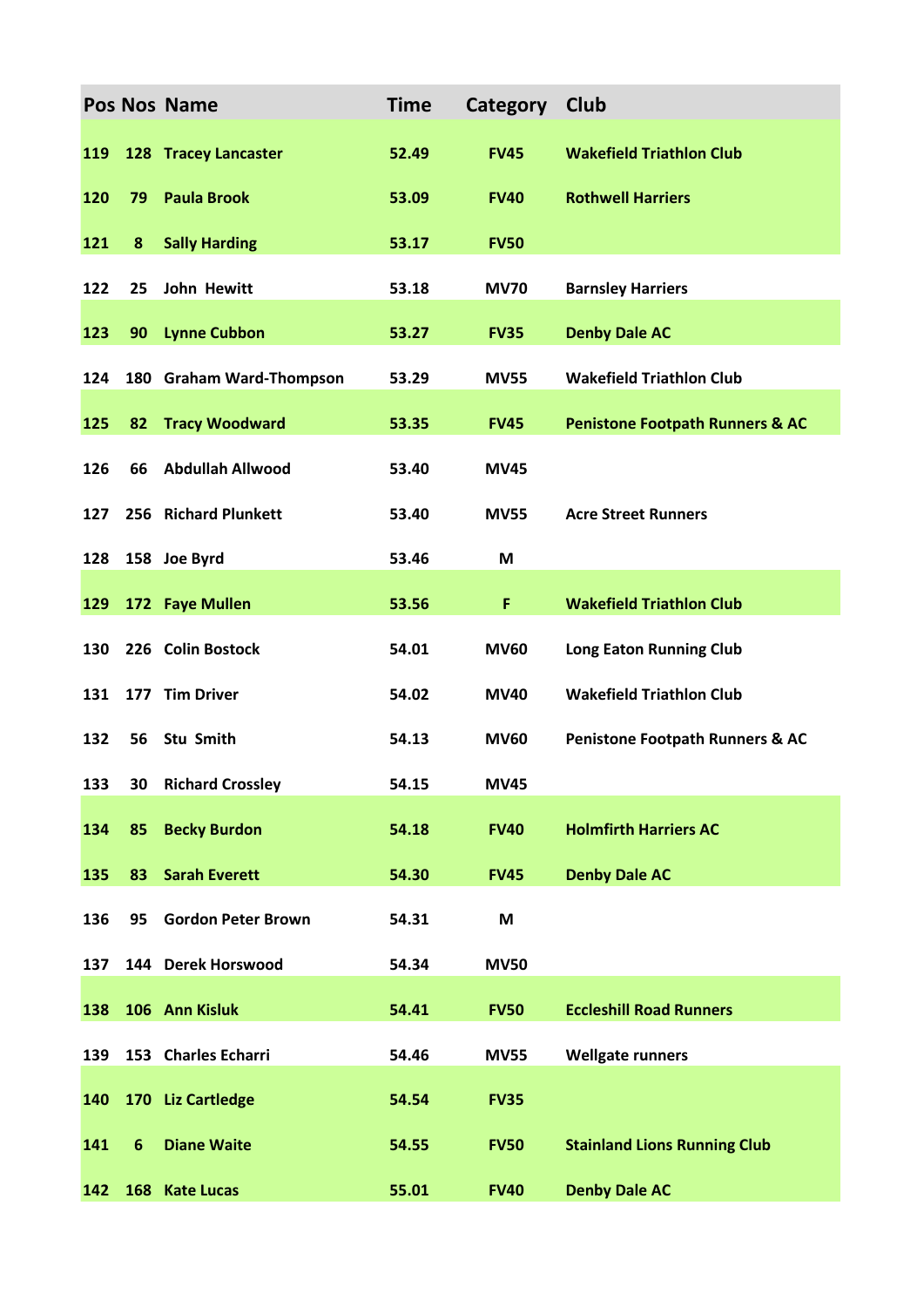|     |    | Pos Nos Name             | <b>Time</b> | Category    | <b>Club</b>                         |
|-----|----|--------------------------|-------------|-------------|-------------------------------------|
| 143 | 80 | <b>Gail Tombs</b>        | 55.09       | <b>FV65</b> | <b>Ackworth Road Runners</b>        |
| 144 |    | 234 Debbie Norris        | 55.10       | <b>FV40</b> | <b>Dewsbury Road Runners</b>        |
| 145 |    | 140 Joanne Longstaff     | 55.16       | <b>FV45</b> |                                     |
| 146 | 36 | <b>Mark Preston</b>      | 55.21       | <b>MV50</b> | <b>Stainland Lions Running Club</b> |
| 147 |    | 141 Catherine O'Brien    | 55.34       | <b>FV40</b> | <b>Denby Dale AC</b>                |
| 148 |    | 102 Elaine White         | 55.34       | <b>FV45</b> | <b>Denby Dale AC</b>                |
| 149 | 96 | <b>Craig Calvert</b>     | 55.34       | M           |                                     |
| 150 | 37 | <b>Nigel Bradbury</b>    | 55.39       | <b>MV45</b> |                                     |
| 151 |    | 120 Madeleine Stansfield | 55.41       | <b>FV60</b> | <b>Dewsbury Road Runners</b>        |
| 152 | 59 | <b>Elaine Kelly</b>      | 55.46       | <b>FV50</b> | <b>Rothwell Harriers</b>            |
| 153 |    | 121 Trish Kaye           | 55.52       | <b>FV55</b> | <b>Dewsbury Road Runners</b>        |
| 154 |    | 237 Steph Skelly         | 56.06       | <b>FV35</b> |                                     |
| 155 |    | 270 Debb Howcroft        | 56.12       | <b>FV40</b> | <b>Wakefield Triathlon Club</b>     |
| 156 | 69 | <b>Wendy Limbert</b>     | 56.14       | <b>FV50</b> |                                     |
| 157 |    | 246 Simon Greene         | 56.28       | <b>MV60</b> | <b>Northern Vets</b>                |
| 158 |    | 105 David Goodyear       | 56.29       | <b>MV50</b> | <b>Eccleshill Road Runners</b>      |
| 159 |    | 268 Sue Kaye             | 56.30       | <b>FV55</b> | <b>Denby Dale AC</b>                |
| 160 | 50 | <b>Hannah Andrew</b>     | 56.35       | <b>FV35</b> | <b>Wakefield Triathlon Club</b>     |
| 161 |    | 174 Richard Bradley      | 56.37       | <b>MV50</b> | <b>Denby Dale AC</b>                |
| 162 | 98 | <b>Rachel Jardine</b>    | 56.42       | <b>FV45</b> | <b>Barnsley Harriers</b>            |
| 163 | 81 | <b>Dean Harding</b>      | 56.54       | M           |                                     |
| 164 | 53 | <b>Jen Probert</b>       | 57.00       | <b>FV35</b> | <b>Denby Dale AC</b>                |
| 165 |    | 119 Rachel Lodge         | 57.14       | <b>FV55</b> | <b>Wakefield Triathlon Club</b>     |
| 166 |    | 183 Collete Ellis        | 57.19       | <b>FV50</b> | <b>York Acorn Running Club</b>      |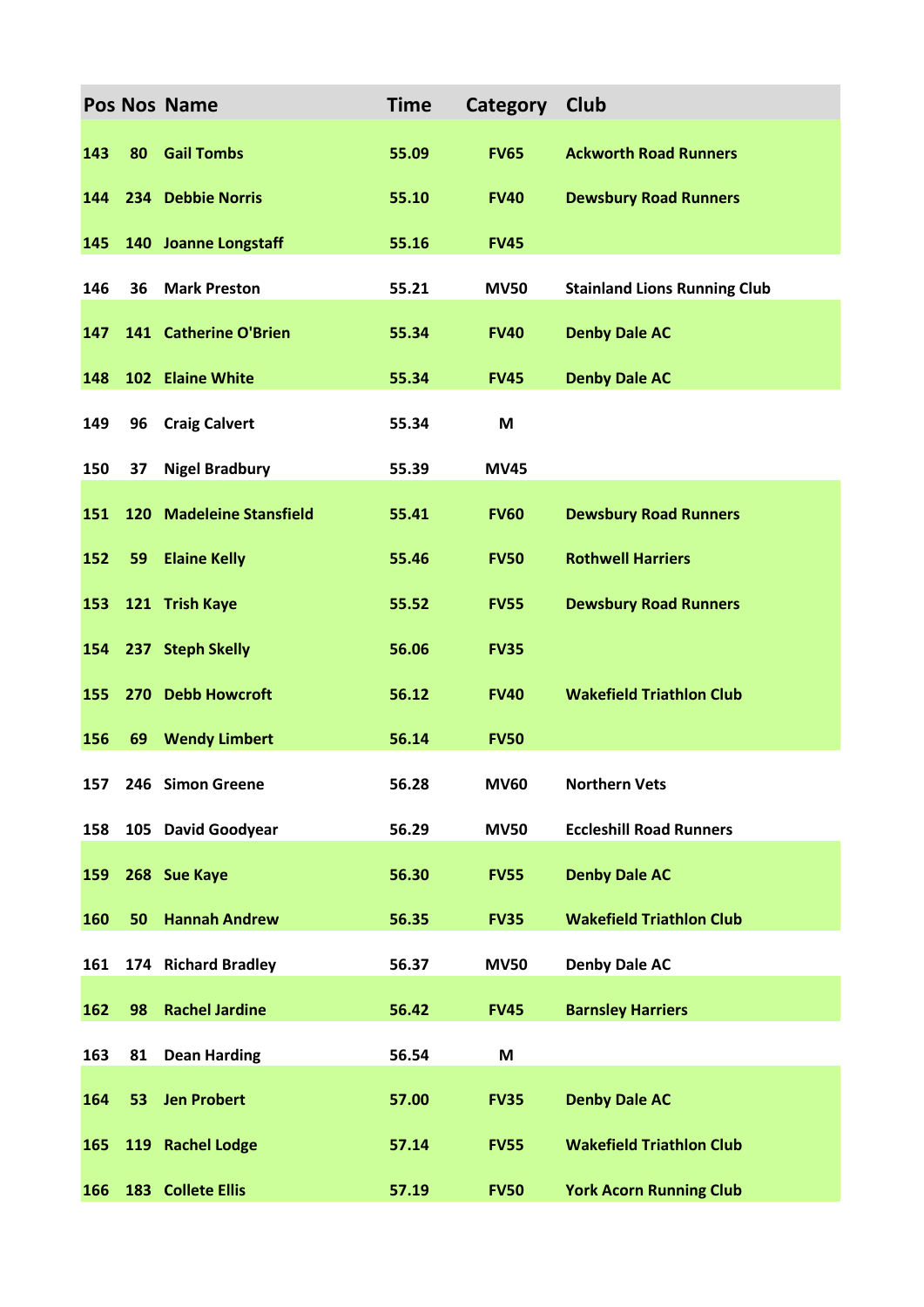|     |    | <b>Pos Nos Name</b>     | <b>Time</b> | Category    | <b>Club</b>                                |
|-----|----|-------------------------|-------------|-------------|--------------------------------------------|
| 167 | 24 | <b>Sue Hall</b>         | 57.25       | <b>FV55</b> | <b>Penistone Footpath Runners &amp; AC</b> |
| 168 | 41 | <b>Claire Guest</b>     | 57.49       | <b>FV35</b> | <b>Stainland Lions Running Club</b>        |
| 169 |    | 235 Sarah Poole         | 57.50       | F           | <b>Wakefield Triathlon Club</b>            |
| 170 | 28 | <b>Eve Blanshard</b>    | 57.54       | F           |                                            |
| 171 | 29 | <b>Nicholas Paszek</b>  | 57.54       | <b>MV35</b> |                                            |
| 172 | 78 | <b>Carl Lecomber</b>    | 57.55       | <b>MV55</b> | <b>Stadium Runners</b>                     |
| 173 |    | 148 Norman Roper        | 57.57       | <b>MV65</b> | <b>Denby Dale AC</b>                       |
| 174 |    | 125 Melissa Kelly       | 58.00       | <b>FV45</b> | <b>Wakefield Triathlon Club</b>            |
| 175 |    | 184 Craig Thompson      | 58.03       | <b>MV45</b> | <b>Wakefield Triathlon Club</b>            |
| 176 |    | 238 Martin Schofield    | 58.13       | <b>MV45</b> |                                            |
| 177 | 94 | <b>Annie Lightowler</b> | 58.17       | <b>FV45</b> | <b>Penistone Footpath Runners &amp; AC</b> |
| 178 |    | 135 Gill Day            | 58.18       | <b>FV55</b> |                                            |
| 179 | 10 | <b>Sharon Jones</b>     | 58.30       | <b>FV45</b> | <b>Huddersfield Road Runners</b>           |
| 180 | 52 | <b>Sophie Maynard</b>   | 58.42       | F           |                                            |
| 181 |    | 48 Christopher Walker   | 58.46       | <b>MV60</b> | <b>Denby Dale AC</b>                       |
| 182 |    | 143 Robbie Phillips     | 58.50       | M           |                                            |
| 183 |    | 242 S Mark Richardson   | 58.52       | <b>MV60</b> | <b>Dewsbury Road Runners</b>               |
| 184 |    | 175 Hollie Latham       | 59.03       | <b>FV40</b> | <b>Wakefield Triathlon Club</b>            |
| 185 |    | 244 Claire Gordon       | 59.13       | <b>FV40</b> | <b>Barnsley Harriers</b>                   |
| 186 |    | 132 Neil Armitage       | 59.18       | <b>MV35</b> | <b>Barnsley Harriers</b>                   |
| 187 | 42 | <b>Marie Hemingway</b>  | 59.23       | <b>FV35</b> | <b>Barnsley Harriers</b>                   |
| 188 |    | 116 Myfanwy Cross       | 59.26       | F           | <b>Penistone Footpath Runners &amp; AC</b> |
| 189 |    | 149 Karen Battye        | 59.34       | <b>FV55</b> |                                            |
| 190 |    | 137 Gillian Myers       | 59.57       | <b>FV40</b> | <b>Wellgate runners</b>                    |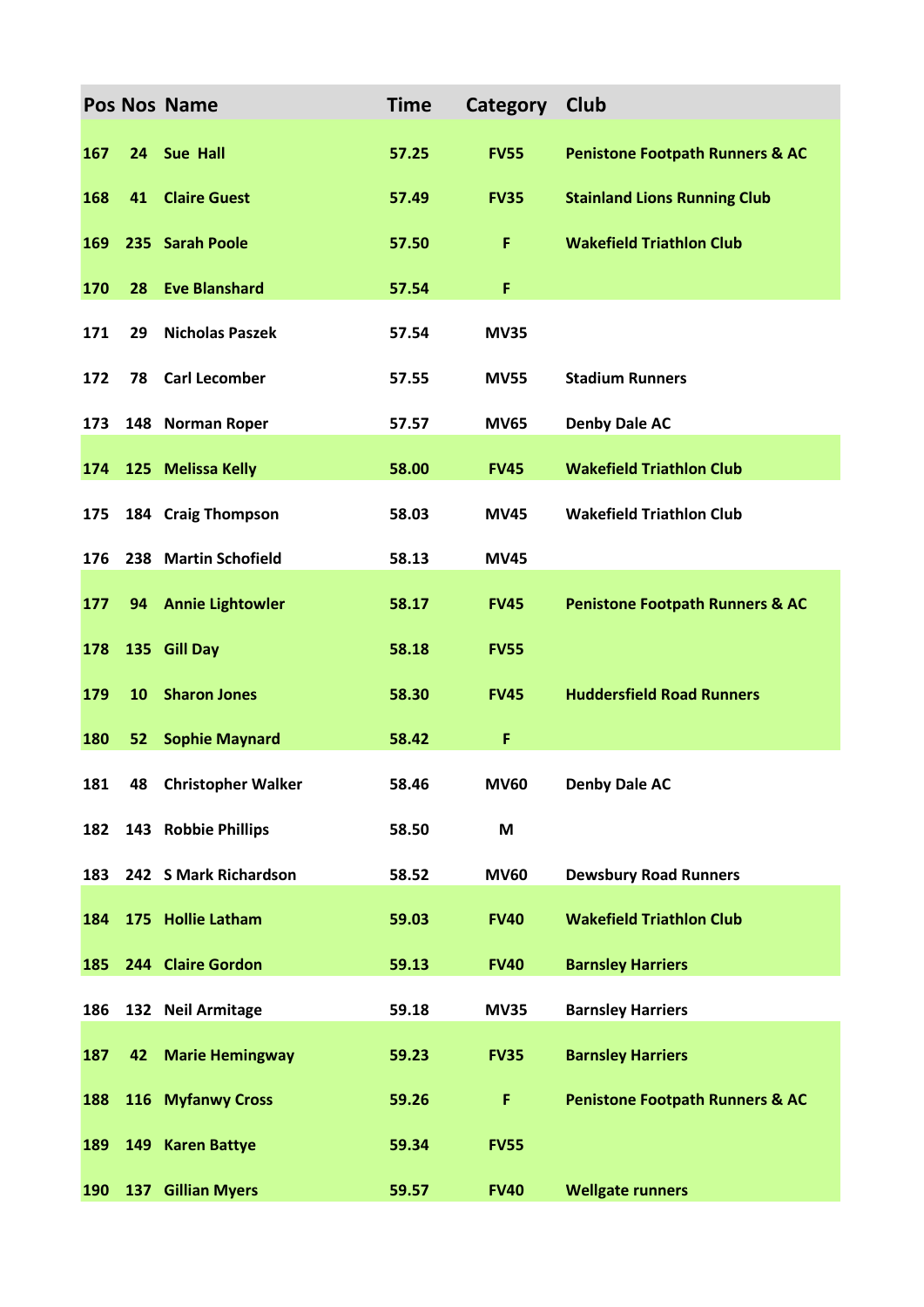|     |                | Pos Nos Name                | <b>Time</b> | Category    | Club                                       |
|-----|----------------|-----------------------------|-------------|-------------|--------------------------------------------|
| 191 |                | 178 Deborah Feather         | 60.16       | <b>FV50</b> | <b>Wakefield Triathlon Club</b>            |
| 192 |                | 269 John Philpott           | 60.17       | <b>MV60</b> | <b>Holmfirth Harriers AC</b>               |
| 193 | 93             | <b>Stephen Brook</b>        | 60.22       | <b>MV70</b> | <b>Queensbury Running Club</b>             |
| 194 |                | 146 Susan Pumford           | 61.08       | <b>FV45</b> |                                            |
| 195 |                | 259 Nicola Fox              | 61.16       | <b>FV40</b> | <b>Barnsley Harriers</b>                   |
| 196 |                | 230 Alan Schofield          | 61.16       | <b>MV50</b> | <b>Barnsley Harriers</b>                   |
| 197 | 45             | <b>Heather Ellis</b>        | 61.31       | <b>FV45</b> | <b>Dewsbury Road Runners</b>               |
| 198 | 72             | <b>Anthony Audsley</b>      | 61.33       | <b>MV65</b> | <b>Dewsbury Road Runners</b>               |
| 199 | 11             | <b>John Hills</b>           | 62.00       | <b>MV70</b> | <b>Huddersfield Road Runners</b>           |
| 200 | 46             | <b>Susan Firth</b>          | 62.03       | <b>FV55</b> | <b>Dewsbury Road Runners</b>               |
| 201 |                | <b>166 Grace Whorley</b>    | 62.16       | F           |                                            |
| 202 | 26             | <b>Elizabeth Willoughby</b> | 62.31       | <b>FV60</b> |                                            |
| 203 | 5 <sub>5</sub> | <b>Carol Lord</b>           | 62.40       | <b>FV55</b> | <b>Stainland Lions Running Club</b>        |
| 204 |                | 152 Jan Zemlik              | 63.25       | <b>FV45</b> |                                            |
| 205 |                | 272 Emily Shaw              | 63.38       | <b>FV35</b> |                                            |
| 206 | 17             | <b>Amy Shoghi</b>           | 64.01       | F           | <b>Huddersfield Road Runners</b>           |
| 207 | 18             | <b>Hilary Tempest</b>       | 64.03       | <b>FV45</b> | <b>Huddersfield Road Runners</b>           |
| 208 | 91             | <b>Michael Long</b>         | 64.14       | <b>MV65</b> | <b>Bingley Harriers &amp; AC</b>           |
| 209 |                | 123 Danny Kelly             | 64.35       | <b>MV40</b> | <b>Wakefield Triathlon Club</b>            |
| 210 |                | 139 Karen Thrippleton       | 65.16       | <b>FV50</b> |                                            |
| 211 |                | 171 Stella Taylor           | 65.19       | <b>FV55</b> | <b>Denby Dale AC</b>                       |
| 212 | $\mathbf{1}$   | <b>Rachel Warsop</b>        | 65.19       | <b>FV45</b> | <b>Denby Dale AC</b>                       |
| 213 |                | 117 Peter Cross             | 65.34       | <b>MV65</b> | <b>Penistone Footpath Runners &amp; AC</b> |
| 214 |                | 186 Anika Southcott         | 65.40       | <b>FV35</b> | <b>Wakefield Triathlon Club</b>            |